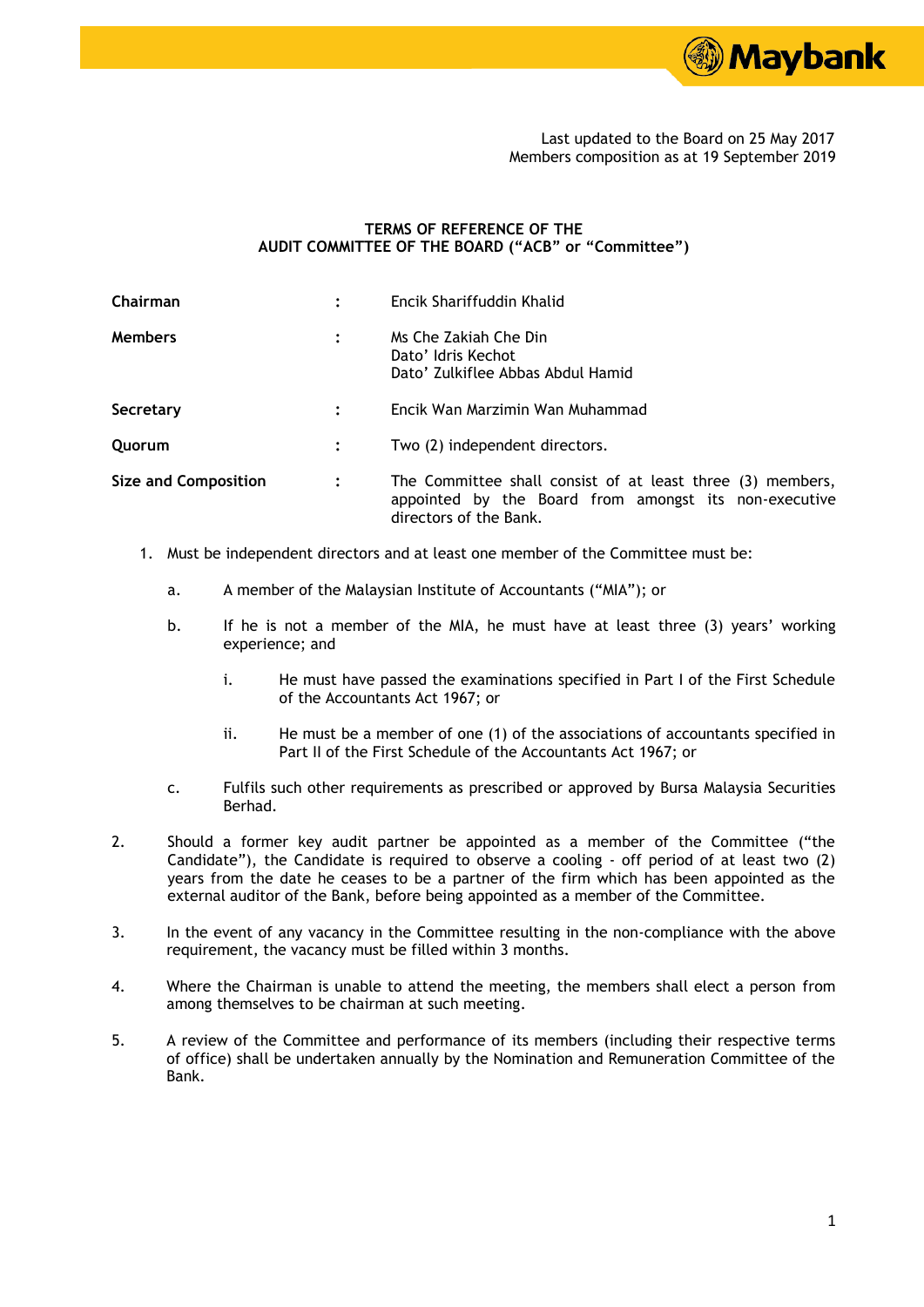## **Meetings**

- 1. Meetings shall be held at least once a month or at a frequency to be decided by the Committee and the Committee may invite any person to be in attendance to assist in its deliberations. At least once a year, the Committee shall meet with the external auditor without the presence of senior management.
- 2. The Committee will regulate its own procedure particularly with regard to the calling of meetings, the notice to be given of such meetings, the voting and proceedings of such meetings, the keeping of minutes, and, the custody, production and inspection of such minutes.
- 3. Upon the request of the external auditor, a meeting is to be convened to consider any matter that the auditor believes should be brought to the attention of the directors and shareholders.

## **Roles and Responsibilities**

- 1. The Committee is authorised by the Board to:
	- a. Investigate any activity or matter within its terms of reference.
	- b. Have the resources which are required to perform its duties.
	- c. Have full and unrestricted access to any information and documents relevant to its activities.
	- d. Have direct communication channels with external auditors, person(s) carrying out the internal audit function or activity and to senior management of the Bank and its subsidiaries.
	- e. Promptly report to the Bursa Malaysia Securities Berhad, matters which have not been resolved satisfactorily, thus, resulting in a breach of the listing requirements.
	- f. Obtain outside legal or other independent professional advice and to secure the attendance of outsiders with relevant experience and expertise if it considers necessary.
	- g. Convene meetings with internal and/or external auditors, without the attendance of the other directors and employees, whenever deemed necessary.
	- h. Undertake or perform any other activities as the Committee considers appropriate or as the Board shall so decide from time to time.
- 2. The primary duties and responsibilities of the Audit Committee shall include reviewing, appraising and reporting to the Board of Directors on the following:
	- 2.1 In respect of internal audit:
		- a. To review and approve the scope of internal audit and the audit plan of the internal audit, covering both local and overseas operations**^**, the adequacy of the scope, functions, and resources of the internal audit functions and whether it has the necessary authority to carry out its work.
		- b. To review and assess internal audit reports and ensuring that senior management is taking necessary corrective actions in a timely manner to address control weaknesses, non-compliance with laws, regulatory requirements, policies and other problems identified by the internal audit and other control functions.
		- c. To appraise and approve the appointment and termination of the Group Chief Audit Executive ("GCAE").
		- d. To review and assess the performance of senior internal audit staff, including their remuneration and annual increment.
		- e. To take cognizance of the resignation of internal audit staff and the reason of resignation.
		- f. To note significant disagreements between the GCAE and the rest of the senior management team, irrespective of whether these have been resolved, in order to identify any impact the disagreements may have on the audit process or findings.
		- g. To establish a mechanism to assess the performance and effectiveness of the internal audit function.